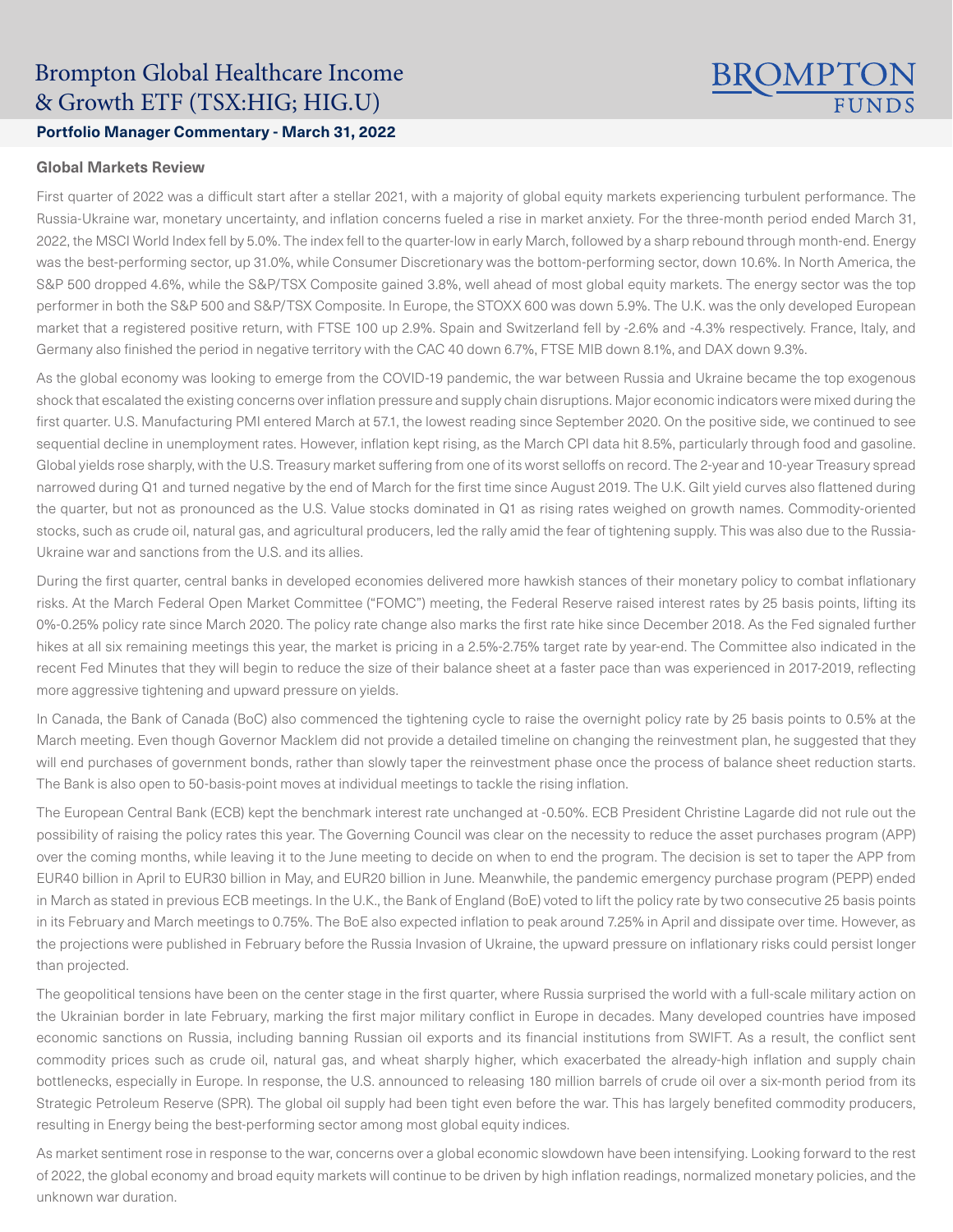In addition, the impact of COVID-19 cannot be ignored yet, as many countries have seen rising cases after loosening pandemic measures. China in particular has extended strict lockdowns on major cities to contain the outbreak. In this vein, it would be inevitable to see market turbulence persist in the near-term, which raises the importance of active portfolio strategies. The barbell approach (owning both cyclicals and defensive) remains our preferred strategy, while favoring dividend-paying quality companies, which generally demonstrate solid balance sheets, stable earnings growth, and reasonable valuations. In our stock selection process, we also carefully examine the candidate's Russian exposure and pricing power to deal with the uncertainties arising from geopolitical conflict and rising inflation.

#### **Healthcare Sector Review & Outlook**

We continue to believe that healthcare offers an attractive risk/reward opportunity with the overhang from political drug pricing risk abating. The fundamentals continue to be attractive given the sector's earnings growth and high pricing power. We also note that healthcare has a positive correlation to both rising rates and falling breakevens and as a result rising nominal rates could be a tailwind for the sector. In addition, the healthcare sector has typically outperformed the broader market following yield curve inversions since 1978 according to Goldman Sachs. While geopolitical risk continues to be a concern given the Russian-Ukraine conflict, we note that Russia's pharma market is heavily genericized and represented 1% to 2% of large cap pharma sales in 2021 according to Bloomberg. In addition, patient enrollment for Phase III trials are limited in the region. As a result, topline headwinds from geopolitical risk will muted in our view.

Some of the key healthcare opportunities that could materialize in 2022 include 1) Alzheimer's – multiple clinical and regulatory updates that could reduce uncertainty regarding commercial rollout 2) New generation obesity treatments expect to be launched in Europe 3) Interim data for developing a mRNA flu vaccine (improve efficacy through strain matching, expanding coverage by adding antigens) and 4) early detection cancer diagnostic screening (trial data for asymptotic colorectal cancer expected in H1 2022). These opportunities are significant as global costs associated with dementia is over \$1 trillion (World Alzheimer's 2020 Report) and obesity is associated with over \$1 trillion of healthcare costs (Goldman Sachs – December 2021).

The Life Sciences sector has benefited from pandemic-related tailwinds given the outsized demand for virus-related work such as molecular testing and bioprocessing. We believe this demand will remain elevated, as the virus renews focus on drug production and likely widens opportunities for cross-selling. Liquid biopsy is a promising opportunity in the early cancer detection market. Liquid biopsies are noninvasive blood tests that search for cancer-related genetic signatures to diagnose early-stage patients prior to symptoms. The global next-generation sequencing oncology testing market (screening, therapy selection and monitoring) is expected to grow at a 27% CAGR reaching \$75 billion in 2035 according to Bloomberg.

From a policy perspective the Build Back Better Act (BBB Act) provides some clarity regarding drug pricing. The legislation will allow the Centers for Medicare and Medicaid Services to negotiate a maximum price with manufacturers for a subset of Medicare-covered drugs (10 products initially, expanding to 20 after a few years). Manufacturers will have to pay a penalty for increasing prices faster than CPI. In addition, the BBB Act expands Medicare and Medicaid by providing states an incentive to expand home-base services and provide coverage for hearing-related services. While the BBB Act failed to receive support in the Senate, Democrats are looking to propose a smaller spending bill which would include reducing prescription costs amongst other deficit reducing measures.

Healthcare innovation remains a focal point especially given the success in novel platforms such as Moderna's mRNA platform in the rapid development of a COVID-19 vaccine. We believe there will be a renewed focus on evaluating the potential for unrealized value across biotech companies that offer revolutionary platform technologies and processes. Examples include 1) gene editing - making permanent, precise edits to the genome to repair underlying genetic mutations or to create engineered immune cells for enhanced therapeutic benefit and 2) use of machine learning algorithms and artificial intelligence to better understand native biology and thus aid in the design and development of novel therapies.

#### **Portfolio Review**

Brompton Global Healthcare Income & Growth ETF (the "Fund") was down 8.5% in Q1 2022 versus the MSCI World Health Care Index which was down 3.2%.

The Fund's underweight position in the Biotechnology subsector contributed to performance which was ahead of the benchmark. Top performers include Abbvie (up 21%).

An overweight position in the Life Sciences subsector detracted from performance. Our holdings were on average down 14% which was in-line with benchmark holdings.

The Fund's overweight exposure to the Healthcare Equipment subsector detracted from performance which lagged the benchmark. Top performing holdings include Sonova (up 7.3%) and Stryker (up 0.23%).

The Fund was underweight the Pharmaceuticals subsector, which negatively impacted performance, lagging the benchmark. Top performers include Astrazeneca (up 16%), Merck (up 8%) and Bayer (up 6%).

The Fund's market weight exposure to the Managed Healthcare and Facilities sectors contributed to performance which was ahead of the benchmark. Top performers include Humana (up 11%) and United Health (up 2%).